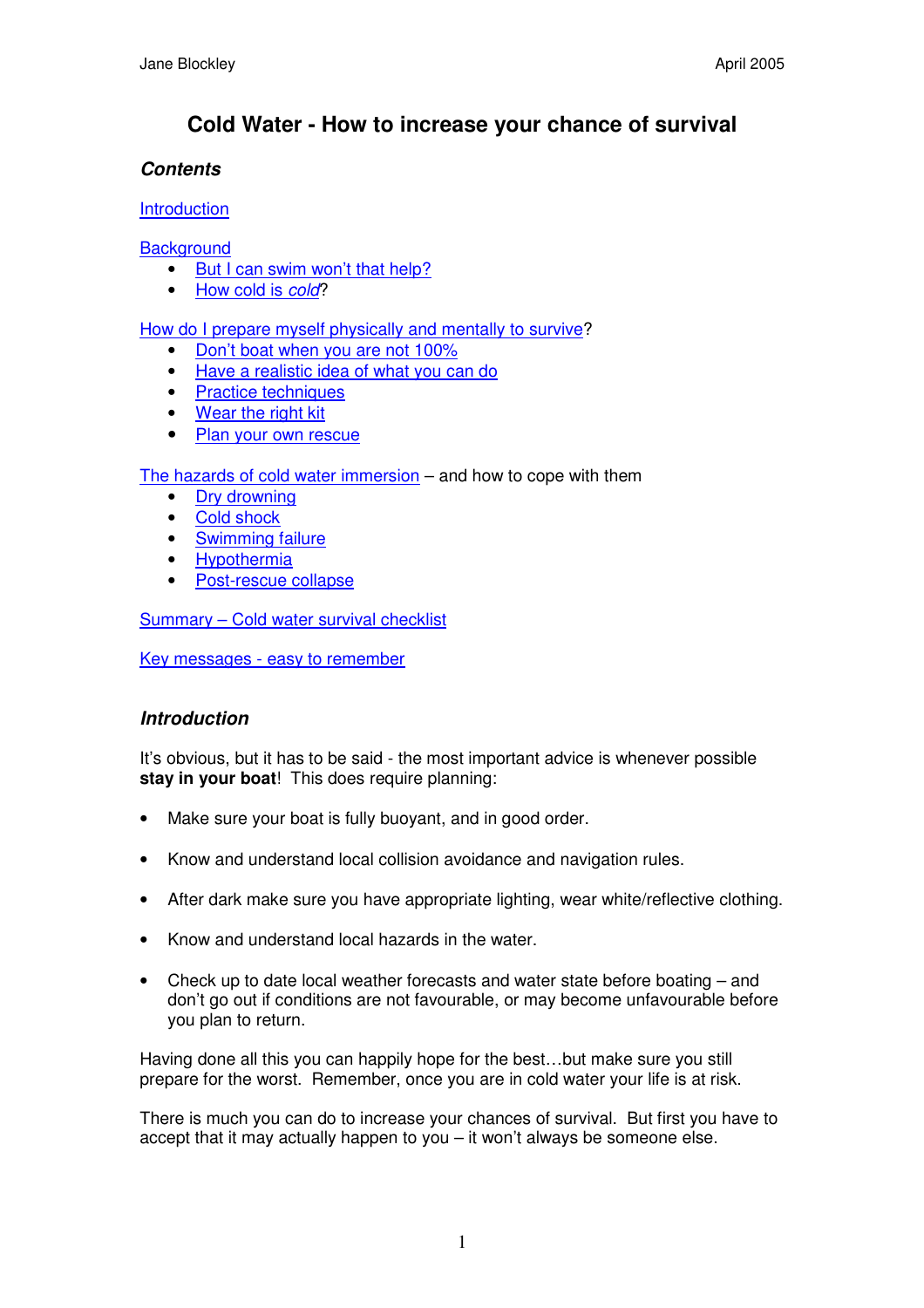# *Background*

## • **But I can swim, won't that help?**

Obviously it helps to be able to swim – if only for the psychological boost it gives when you find yourself in the water. But for those who drown in situations where swimming is possible, about as many swimmers drown as non-swimmers. (e.g. UK Home Office 1981 http://www.homeoffice.gov.uk/rds/pdfs2/hosb1880.pdf ).

Many drownings occur within apparent "easy" reach of safety. In the UK in 1977 55% of open water drownings were within 3 metres of safety, and 42% within 2 metres (UK Home Office). In Canada 1991 – 2001 of those boating and drowned 41% were within 10 metres of the shore, and a further 22% were within 10-15 metres of the shore (Canadian Safe Boating Council / Smart risk survey).

Your ability to swim and stay afloat in warm water actually bears no relationship to your ability to swim in cold water.

Why is this? Apart from the effect of waves and current, your ability to swim, or just to stay afloat, is affected by several things e.g. the state you're in before immersion, dry drowning, cold shock, "swimming failure" and hypothermia. All of these can be controlled or mitigated to some degree – so get the knowledge and be prepared.

### • **How cold is** *cold***?**

Water temperatures below 26.5°C (80°F) will have an adverse effect on survival.

Inland water is generally colder than the sea.

Most inland water in the UK probably remains at temperatures below 10°C throughout most of the year.

The life threatening initial cold shock response begins at water temperatures below 25°C and peaks at temperatures between 10-15°C.

"Predicted survival curves", which give an expected survival time when immersed in water at various temperatures are of limited use. They are based on rates of body core cooling. However, the early localised effects of hypothermia may be fatal long before body core temperature reaches life-threatening levels. For example, manual dexterity is rapidly and severely degraded in water below 15°C, badly hampering the ability to carry out essential survival tasks.

FISA advises special safety precautions e.g. the use of a Personal Flotation Device (PFD) when the water temperature is 10°C or less. See FISA Guidelines for Minimum Safety Standards Cold Water Guidelines p5 http://dps.twiihosting.net/fisa/doc/content/doc\_7\_1087.pdf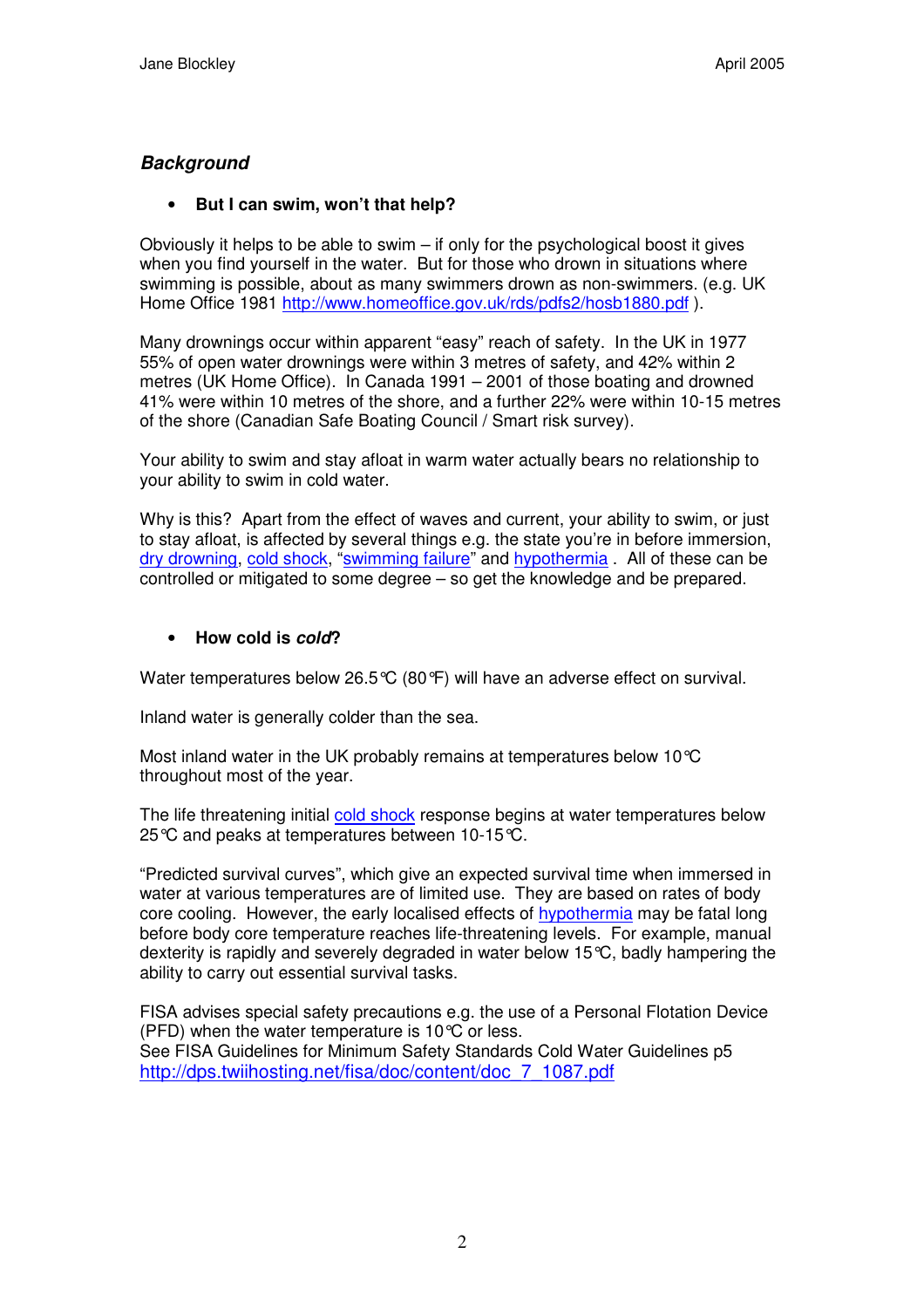# *How should I prepare myself physically and mentally to survive?*

*1) Don't boat when you are not 100%*

You are probably already aware that rowing when you are ill, fatigued, or affected by alcohol or "recreational" drugs means you will not perform well. It also means that you are more likely to get into trouble, and will be less able to cope with it when it happens.

For example alcohol adversely affects judgement, ability to make decisions, speed of reaction, physical capabilities, concentration and awareness of surroundings. It also predisposes you to hypothermia.

Hunger and dehydration are also enemies to clear thought and physical efficiency.

So give yourself the best chance - don't go rowing when you are affected by any of these conditions. Remember, if you're not functioning well then you may also be putting your fellow crew at risk. Water is a hazardous environment, and you need your wits about you when things go wrong.

*2) Have a realistic idea of what you can do*

"How hard can it be? If I capsize, I will right my boat and get back in  $-$  or swim it to the shore. If my boat sinks I'll hold onto it until I'm rescued. If I'm close to the shore I'll just swim for it  $-1$  can manage a few metres. It is only other people who get into trouble."

You'd only be human to have had these thoughts. But in cold water these manoeuvres are much harder than you imagine.

For example, you may have practised the "capsize drill" in a warm swimming pool, but performing this in a cold river or lake is completely different. In cold conditions the effort involved in righting the boat will hasten hypothermia and significantly reduce your survival time – and by the time you've done this your chances of being able to climb into the boat will be hampered by reduced grip strength and limb stiffness. It may be better instead to just pull yourself onto the upturned hull to get as much of your body core out of the water and await rescue.

Get to know the basic principles in the five "Hazards" sections, so in any given situation you can work out what is the best course of action.

# *3) Practice techniques*

If you have never tried to swim with your rowing kit on, then you won't realise how much difference it makes. If you don't know what to expect then you may make wrong decisions about what to do when you're unexpectedly in the water.

Practice the capsize drill; use the opportunity to practice holding onto the boat to use it as a float, so you know what that feels like. Remember that a buoyant single offers much more support than a non-buoyant eight, which when swamped will "float" just submerged in the water.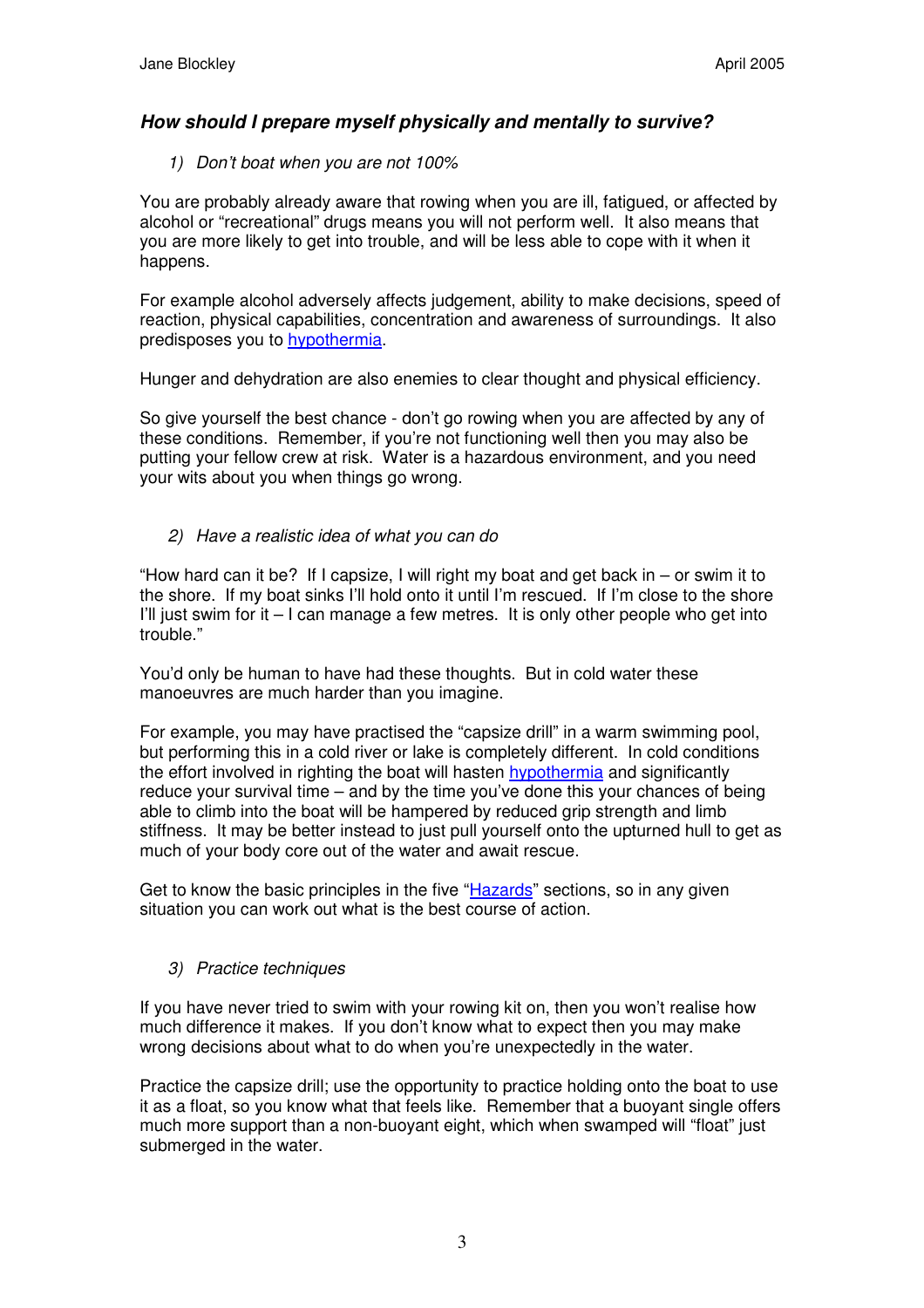Also practice trying to pull yourself onto the boat to get as much of your body core out of the water as possible.

Practice getting out of the water onto the poolside.

## *4) Wear the right kit*

The problem with rowing is that the activity makes you warm, and requires unrestricted movement. Thus rowing kit has to be a compromise between what will keep you comfortable when rowing in the boat, and what will help prevent heat loss when in the water.

The ideal garment probably does not yet exist, but here are some pointers:

- Several layers of light clothing will help trap a layer of water (and possibly some air), thus reducing heat loss.
- A layer of breathable but waterproof fabric will be much more efficient at trapping a layer of air and water.
- 50% of heat loss is from the head. A waterproof hood stowed in a garment collar, which can be quickly pulled out with one hand, would be of benefit. If this is bright and reflective it would also help potential rescuers to see you in the water.
- Clothing should be close fitting, to reduce the risk of it being caught on equipment etc., and to reduce drag if you need to move about in the water.
- Several sources quote that wool clothing offers good protection.

Wearing a Personal Flotation Device (PFD) definitely increases the chances of survival, but is not a guarantee. Ideally, any such device should be in position at all times. Some suggest having the PFD in the boat, or in the coach boat, or to wear it stowed on the back of the waist – but all of these options are flawed. It would be a big struggle to put on a PFD, or even to pull one into its functional position with cold numb hands, especially if you are affected by cold shock.

Wearing a PFD aids survival in two ways:

- It helps to keep your face out of the water to avoid water inhalation  $-$  though in choppy water you must still remember to keep your back to the waves.
- It allows you to keep still and adopt the Heat Exchange Lessening Posture (HELP) to conserve body heat – without a PFD you are compelled to tread water or swim to stay afloat, thus reducing survival time by 50%.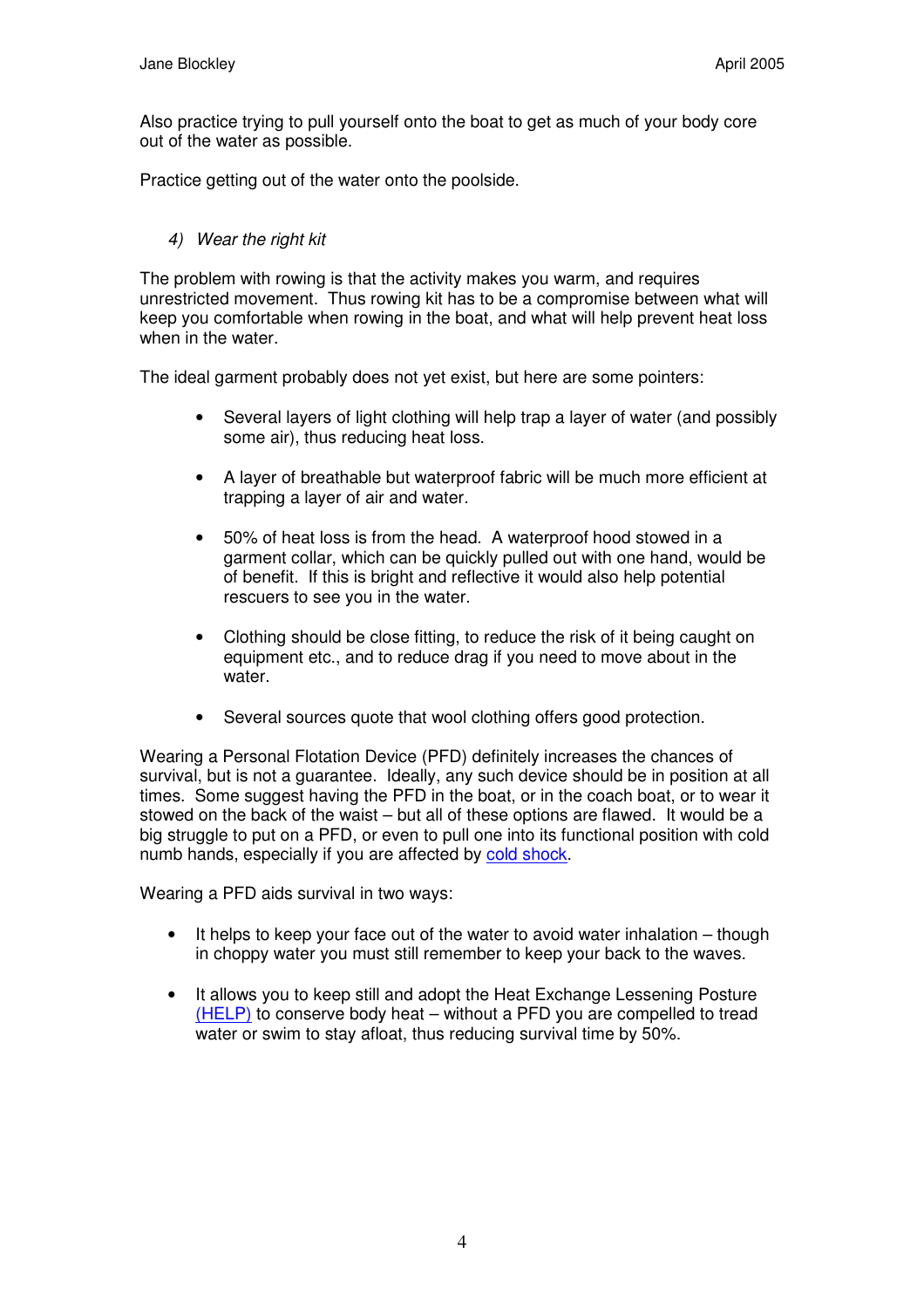#### 5) *Plan your own rescue*

Before each outing take a moment to think through how you would be rescued or self rescue if you ended up in the water at this time, from this boat, with these people and in this location? If you already have a mental picture of what would be the best thing to do if it does happen, then after the normal initial panic you will quickly feel more in control – and this is crucial to increasing your chance of survival.

This is akin to personal "risk assessment": For example, ask yourself is this boat fully buoyant and in good order? Is there a safety launch in attendance? If so, will it be of any use? Is the rest of the crew safety aware? Will there be someone around to summon help if necessary. What are the banks like – could you climb out? Is it just too cold to risk it in this particular location? If going out alone (not recommended) does someone know you're on the water and know when to expect you back?

# **The Hazards of Cold Water Immersion – and how to cope with them**

## **1) Dry drowning (risk from immediate, to any time after immersion)**

#### *a) What is it?*

Unfortunately sometimes (up to a fifth of all drownings) instead of the sequence described as cold shock the body may respond differently. There may be a sudden reflex closing of the airway due to muscle spasm. No water can enter the lungs, but neither can air.

It is thought to be an automatic shock reflex due to cold water hitting the back of the nose or throat. It may happen the instant you hit the water.

### *b) How can I avoid it?*

Dry drowning is more likely to occur if you enter the water feet first – which allows water to get up the nose. It is also more likely if you are tense and mentally unprepared – i.e. you weren't expecting to be immersed.

Of course any accident is unexpected (though most are avoidable!) but unless you are actually thrown into the water (e.g. by catching a crab) you will usually have a few seconds warning that immersion is going to happen. Use that moment to mentally take control – you know what to do to maximise survival, so now is the time to put it in to action.

If possible take a deep breath in, pinch your nose with your fingers to close the nostrils, keep your mouth closed and enter the water gently by rolling in, rather than feet first. Avoid jumping into cold water.

As described in the Cold Shock section, once immersed concentrate on keeping your face out of the water and keep your back to the waves to avoid getting spray into your nose and throat.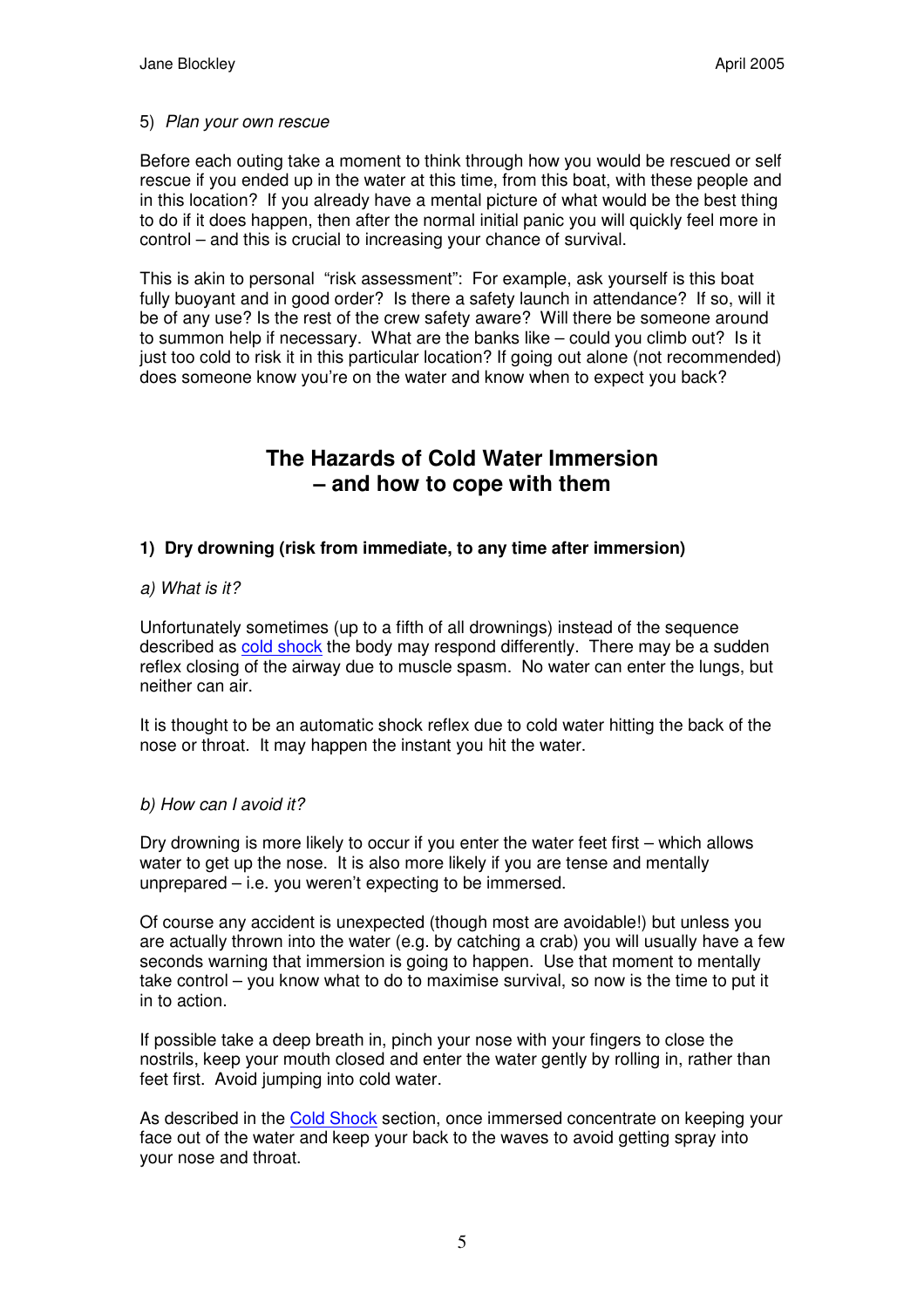## **2) Cold Shock (max risk at 1- 5 minutes)**

#### *a) What is it?:*

Cold shock is an increased respiratory response to cold water immersion. At first there is an involuntary gasp (indrawing of breath) which is followed by hyperventilation (rapid and disordered breathing). There is usually an associated degree of disorientation, so for a few moments you may not be sure which way is up, or where you are in relation to the boat, the bank etc.

The severity of the effects of cold shock are proportional to reduction in water temperature, with the maximum effect being at  $10 - 15^{\circ}C$ . Ability to breath hold is proportionally reduced the colder the water.

Cold shock only lasts for approx  $1 - 3$  minutes.

#### *b) How do I cope with it?*

For those first crucial few minutes just completely concentrate on not drowning! It may sound too simplistic, but if you are expecting the cold shock response, and you understand it will soon pass, then you have a better chance of surviving it.

If the first involuntary gasp takes place when your face in is the water, then you will get a lungful of water instead of air. If you are in choppy water and your breathing is uncontrolled and you are feeling disorientated then you may have difficulty coordinating breathing with gaps between the waves.

In order to NOT drown you must concentrate on keeping your face out of the water: turn your back to the waves to avoid inhaling spray and water and try your hardest to control your breathing. Remind yourself it will soon pass.

After your breathing begins to settle, and you get your bearings you will then have time to assess the situation and decide what is best to do for rescue.

### **3) Swimming Failure (risk increasing with time in the water)**

#### *a) What is it?*

Your ability to swim is reduced in cold water. The colder the water the more your swimming deteriorates. This effect takes hold long before there is significant cooling of the body core, so is not due to core hypothermia.

Swimming stroke length is decreased and stroke rate is increased – so the stroke becomes less and less efficient, and more exhausting. The swim angle is increased, i.e. your body lies more upright in the water, so forward progress with each stroke is reduced. It becomes more and more difficult to straighten the limbs and to coordinate swimming movements. The fingers splay and start to flex.

These effects are thought to be due to local cooling of the limb muscles.

Wearing a personal flotation device does not prevent the onset of swimming failure.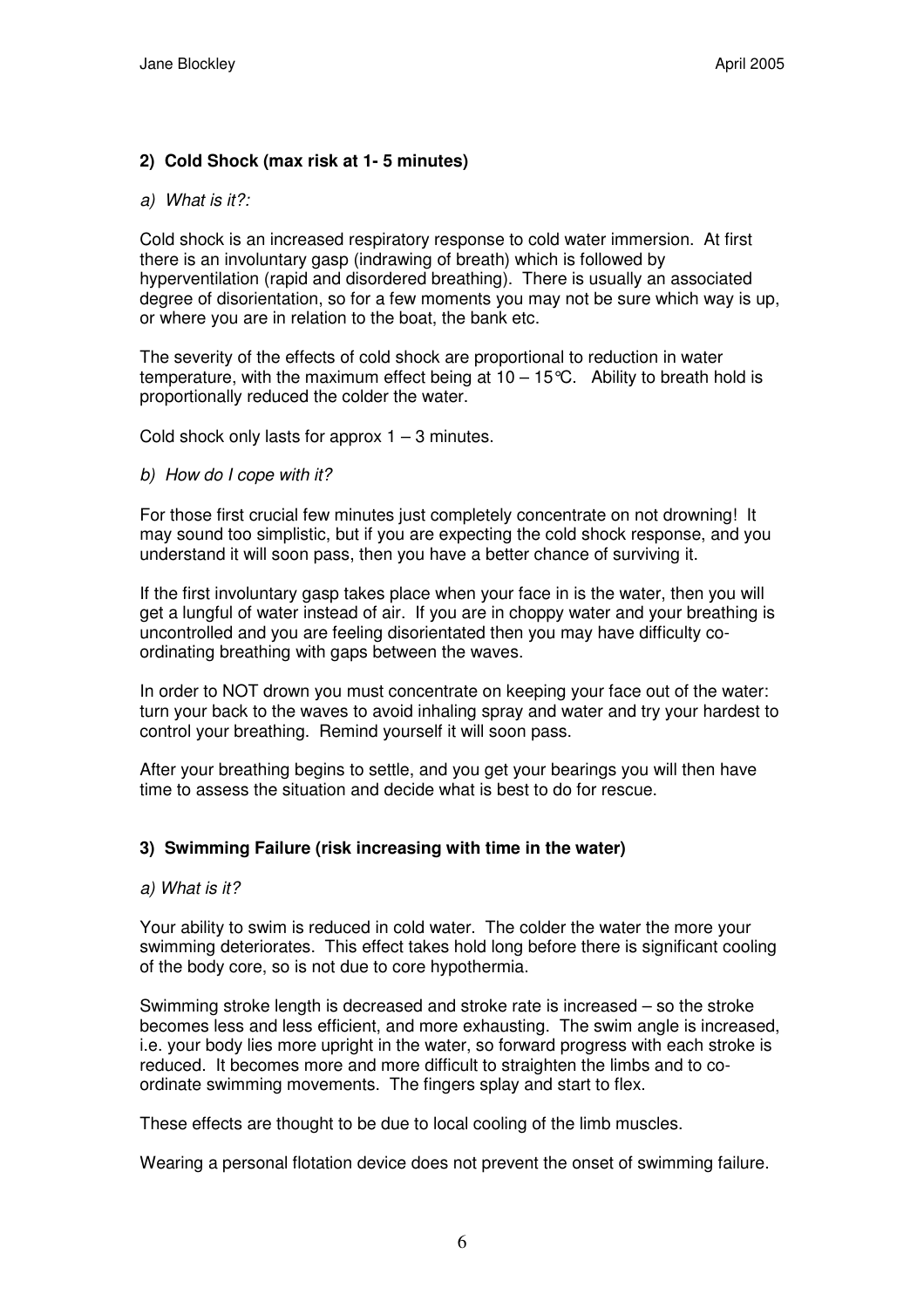*b) How can I avoid it?*

Unfortunately the only answer is to avoid swimming in cold water as much as you can.

Different people are affected by swimming failure to varying degrees. Some are affected very rapidly, and others are able to swim for reasonable distances before the effects take hold. In one experiment the significant factor seemed to be upper arm skinfold thickness. The more insulation around the muscles, the warmer and more efficient they remain.

Rescue by swimming should be a last resort measure only.

# **4) Hypothermia (max cause of death at 30 minutes plus)**

*a) What is it?*

Hypothermia is defined as body core temperature below 35°C (normal body temperature is 37°C).

The body loses heat in water 25 – 30 times faster than in air.

The rate of heat loss is dependent on several factors:

- Temperature differential how much hotter your body is compared to the water.
- Clothing insulation.
- Body fat thickness inbuilt insulation.
- Ratio of body mass to surface area the bulkier you are, the better you retain heat.
- Rate of agitation of the water each bit of water next to the skin, and warmed by it, is constantly replaced by a new colder bit.
- Physical activity movement draws warm blood out of the body core and into the muscles of the limbs, where heat loss is more rapid. Treading water or swimming increases the rate of heat loss by approx 40%.
- Body posture in the water some parts of the body lose heat faster than others i.e. the head (50% of heat loss), neck, armpits, chest and groin.
- Physical fitness.
- Diet prior to immersion.

Predicted survival time for a fully clothed adult male wearing a lifejacket in water at 5°C is approx 1 hour, and 2 hours at 10°C. A thin youth, inadequately clothed, and without a life jacket would succumb much sooner.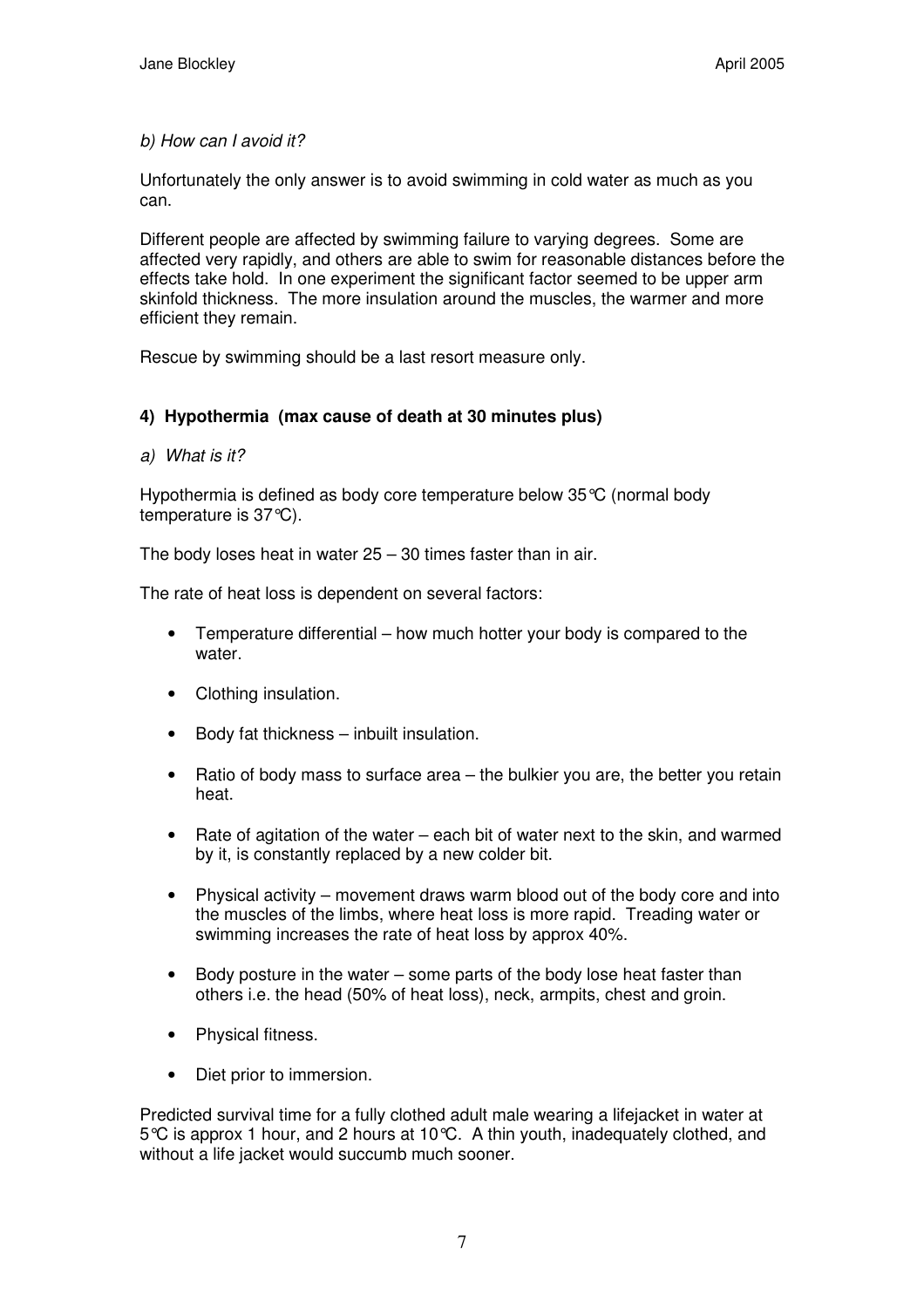However many people who die from cold water immersion do not die of core hypothermia. Many die before this has had a chance to fully take effect.

As the core body temperature cools usually the first obvious effect is on the brain. The victim becomes confused, unable to remember things and will become drowsy and ultimately unconscious. At first the heart rate slows, but then the heart muscle becomes irritable, and dangerous disturbances of rhythm may occur. Less oxygen gets to the body tissues. Urine production increases, leading to loss of blood volume and thickening of the blood. The airway protective cough reflex becomes impaired – so there is an increased risk of water getting into the lungs.

Hypothermia can kill even after the victim has been rescued from the water. Mortality rates at this stage vary from 20 – 80% according to age, fitness, degree of hypothermia and the quality and timing of medical treatment.

Before core hypothermia sets in there are the more immediate effects of local cooling of the limbs to contend with. This reduces grip strength and manual dexterity, and reduces the ability to feel with the fingers. This effect can occur very soon after immersion, and may severely hamper survival actions, such as clinging to the boat.

#### *b) How can I reduce the risk?*

Once you have recovered from the cold shock effect and have got your bearings, the most important priority is to get as much of your body as you can out of the water as quickly as possible, and then to cover your head, which accounts for 50% of body heat loss.

You could pull yourself onto your (possibly upturned) boat, or onto any other likely nearby object in the water. If this is not possible, then hold onto anything which floats and will give you some support – this will usually be the boat, unless it has sunk completely, or been swept away by the current.

If you are unable to get out of the water then the next priority is to stay as still as possible in the water, with your back to the waves to avoid water inhalation.

If you are wearing a Personal Flotation Device (PFD) then you will probably be able to adopt the Heat Escape Lessening Posture (HELP) – basically the "foetal position" – cross your arms across your chest, keeping the elbows close to your sides, and then draw the knees up to the chest. This gives added protection to the body areas of high heat loss i.e. armpits, groin and chest.

If there are several people in the water, all wearing PFDs then you can further conserve body heat by huddling close to each other, side by side in a circle. The most vulnerable, i.e. the smallest and thinnest, can be placed in the middle of the circle, to benefit from the body heat from those around.

If you are not wearing a PFD then you have no choice but to tread water while clinging to the boat or whatever is available. This markedly decreases survival time by up to 50%.

Now you will need to take stock and decide how best to proceed. Your decision will be based on several factors e.g. availability and timing of possible rescue by others, the proximity of dry land and how easy it would be to get out of the water onto the bank, whether you have been able to haul yourself onto your boat or other object, and whether there are any hazards nearby e.g. a weir or an unprotected sluice.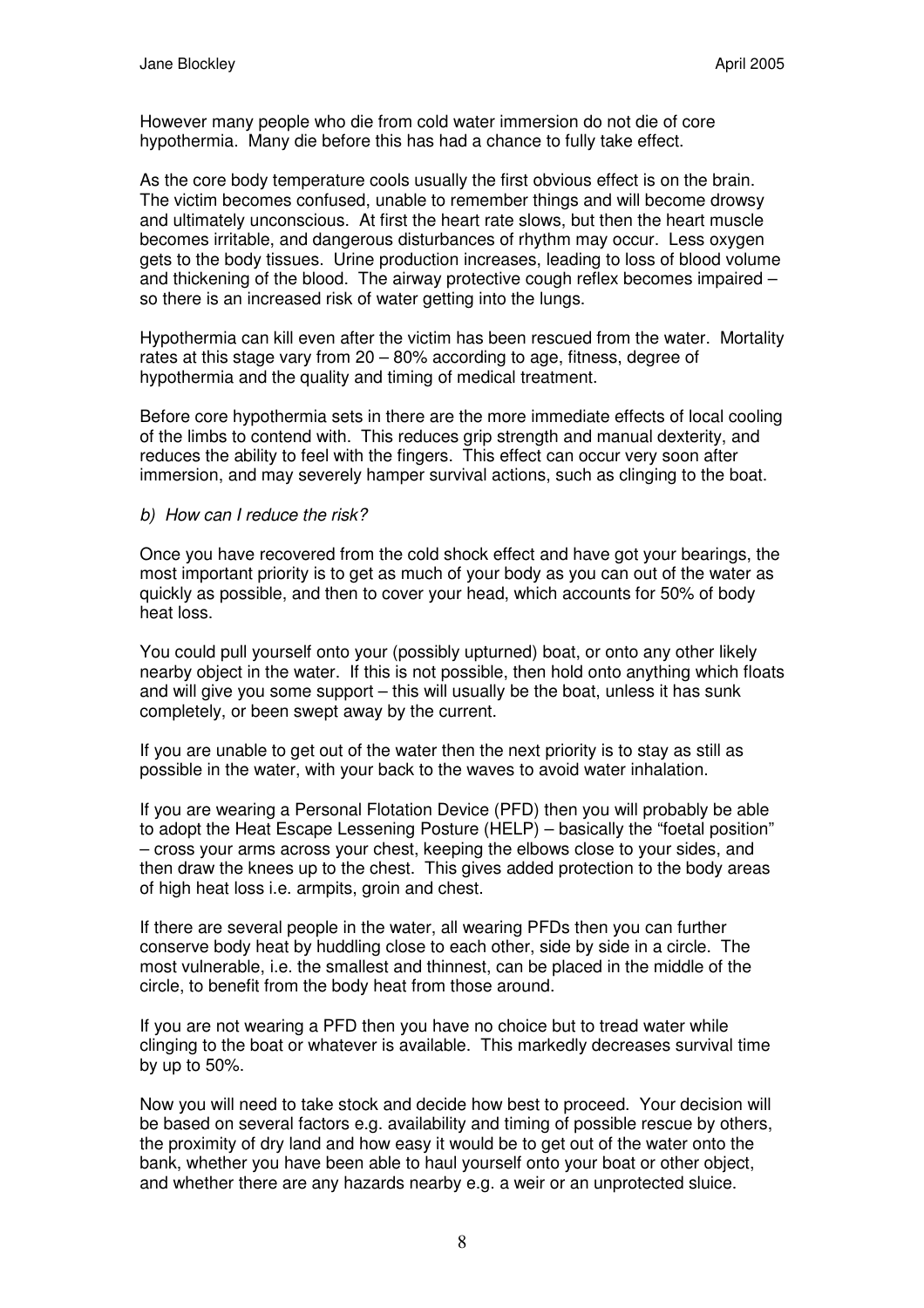You must avoid all unnecessary movement. For example don't waste energy trying to right the boat if you are able to just climb onto the upturned hull – that is unless you are certain of very quick success. Remember in cold conditions the effort involved will be huge and will use precious energy and promote body heat loss. Having succeeded you will then need enough energy left to climb back into the boat, and by this time your hands and arms and legs will be numb, stiff and painful.

The decision to swim for self rescue must be the last resort, as this is the least likely to end successfully.

#### Remember:

- Get out of the water as much as you can, or hold onto something.
- Keep your back to the waves.
- Cover your head.
- Keep as still as you can.
- Take time to think through the best course of action for rescue.

### **5) Post- rescue collapse (risk on or shortly after rescue)**

#### *a) What is it?*

Hypothermia produces profound disruption of normal body function, and this doesn't revert to normal the minute a victim is rescued from the cold water.

The haemodynamics of the body are impaired and there may be dehydration. If a victim has been in the water for any length of time there may be circulatory collapse as they are removed from the water.

The heart becomes very prone to disruption of the normal rhythm (arrhythmia). Even passive movement may precipitate a fatal arrhythmia.

Inappropriate warming may result in opening up the blood vessels to the extremities, drawing the warmer blood away from the core, and taking the colder stagnant blood from the extremities back into the core. This will cause a further drop in core temperature, which may prove fatal.

#### *b) How can we reduce the risk?*

A victim who has been in cold water for any length of time should be lifted out in the horizontal position to prevent circulatory collapse.

They should be treated with the utmost gentleness to avoid precipitating a cardiac arrhythmia. They should be kept as still as possible.

Prevent further heat loss by applying insulating blankets (or improvise with whatever is available) and carefully move to a warm environment.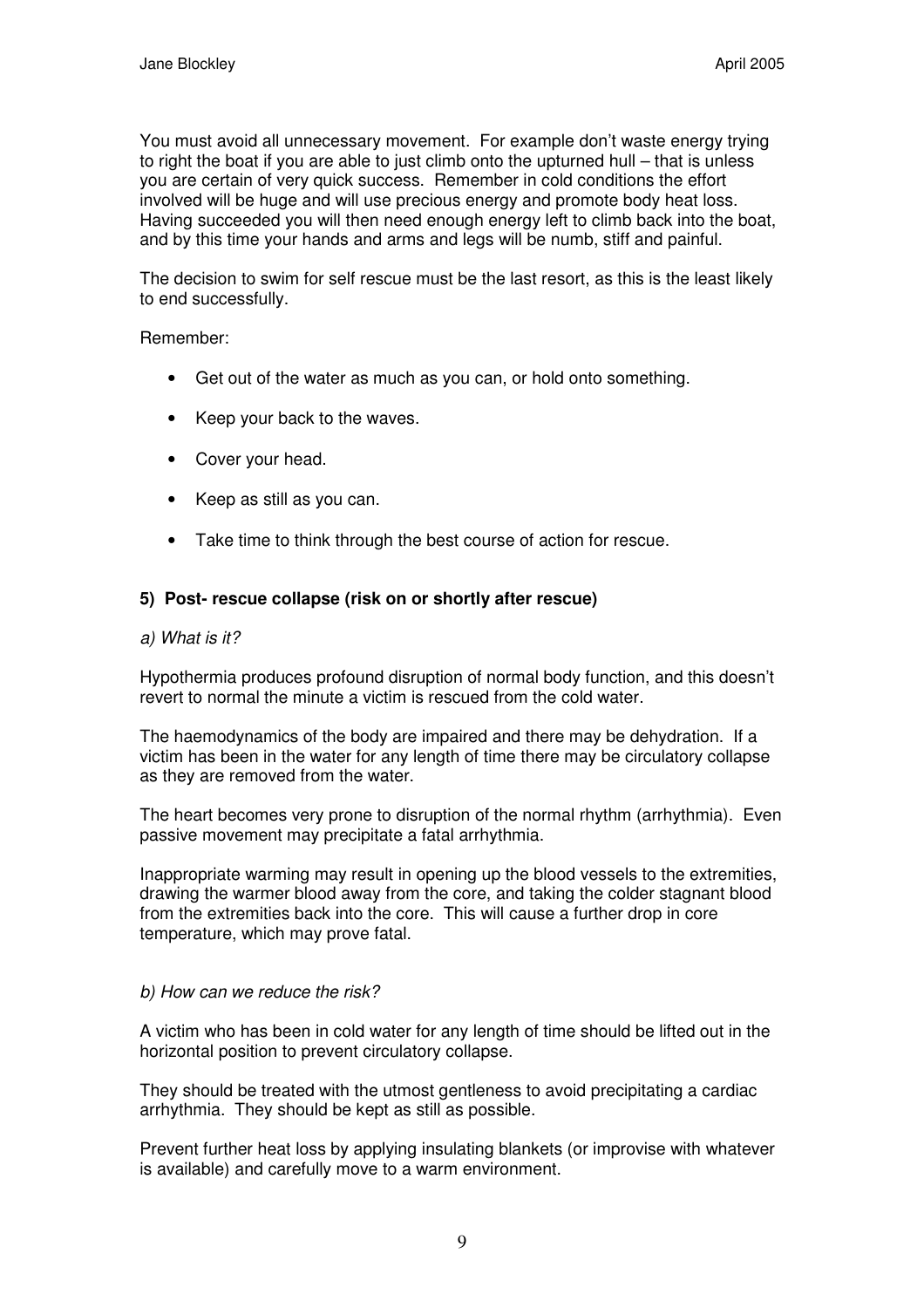Urgent removal to hospital is vital, as the treatment of hypothermia is complex.

Victims who are shivering, but who are rational and showing no other signs of hypothermia may just need removal of wet clothes, wrapping up and a warm environment. They should avoid activity until full recovery.

All other victims should be made to lie down, keep still and be wrapped up while awaiting transfer to hospital for full examination.

Useful websites and references:

Transport Canada : Document TP 13822E. Survival in Cold Waters http://www.tc.gc.ca/marinesafety/TP/Tp13822/menu.htm

United States Search and Rescue Task Force. Cold Water Survival http://www.ussartf.org/cold\_water\_survival.htm

Washington State Parks and Recreational Commission Boating Programs. Hypothermia and Cold Water Survival http://www.boatwashington.org/hypothermia.htm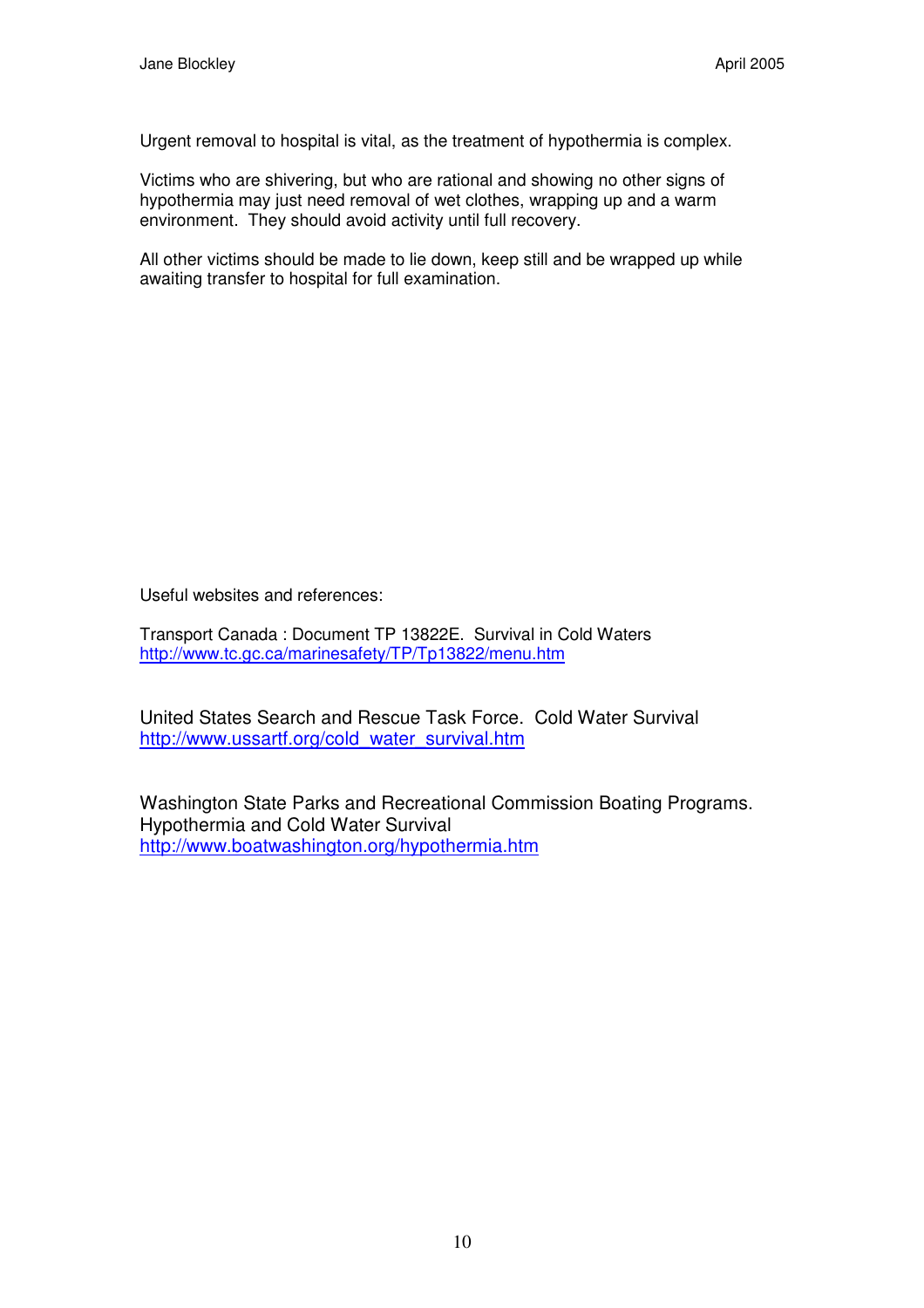# **Summary**

## **Cold water survival check-list**

- Take all **precautions** to prevent immersion in the first place.
- Practice relevant techniques.
- Understand how cold water immersion affects physical and mental abilities.
- Don't boat if ill, tired, affected by drugs or alcohol, hungry or thirsty.
- Dress appropriately, consider PFD.
- Consider the circumstances of each outing to "plan your own rescue," and be prepared to adapt arrangements accordingly, or to cancel the outing if risk is too great.
- Avoid boating alone, or with no back-up.
- If forced into the water try to control position of entry to avoid water getting into the nose or throat.
- During "cold shock" concentrate on control of breathing and keeping mouth and nose out of the water.
- Hold onto something and try to get your body core out of the water as far as possible.
- Cover your head.
- Take time to think through best course of action in the circumstances.
- Keep your back to the waves.
- Keep as still as possible, avoid unnecessary manoeuvres.
- If wearing a PFD use **HELP** and Huddle to conserve body heat.
- Only swim as a last resort and try to use something as a float.
- When out of the water, victims affected by the cold should lie down, be wrapped up and kept still while awaiting transfer to hospital.

-----------------------------------------------------------------------------------------------------------------